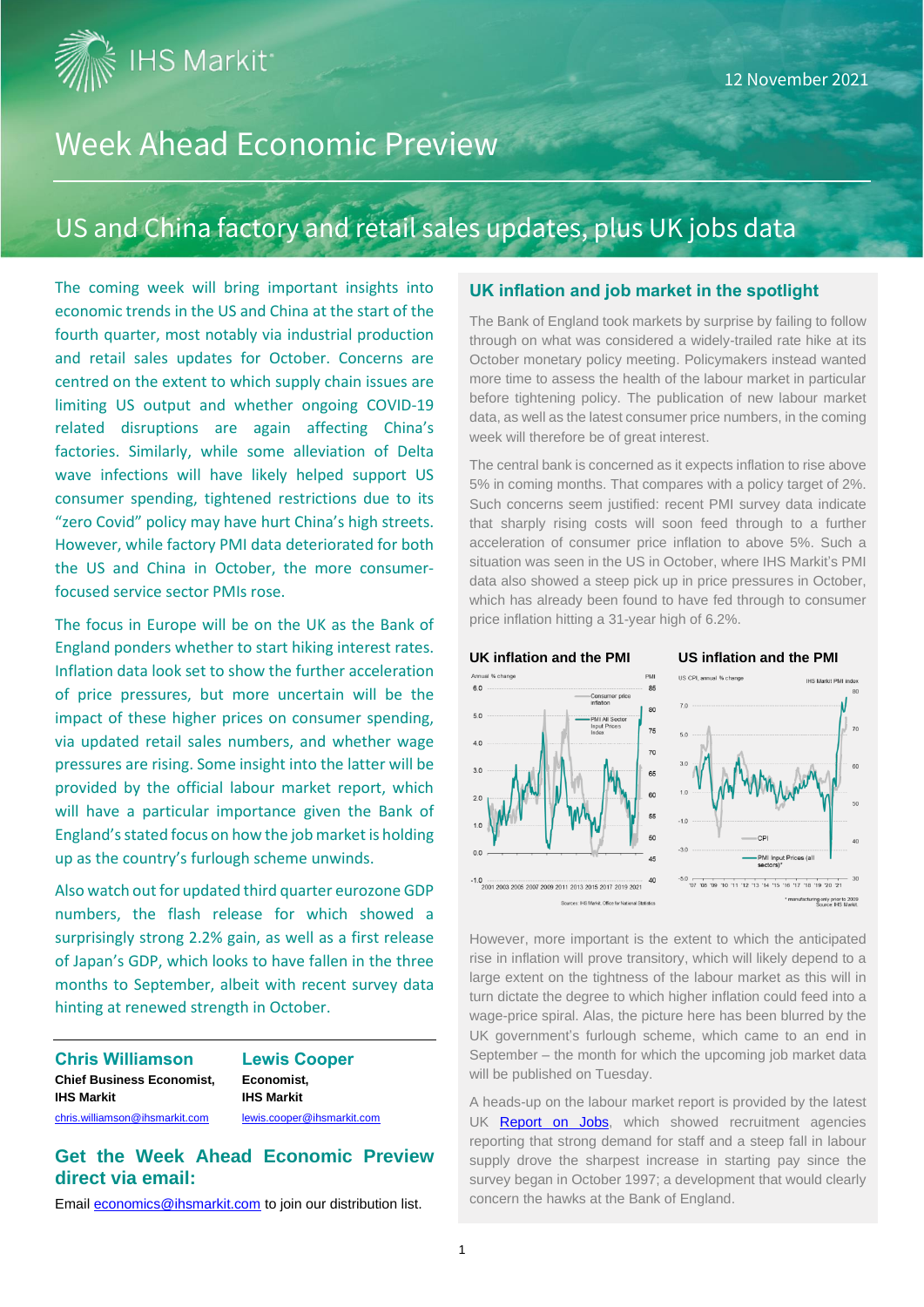### Week Ahead Economic Preview | 12 November



### **Key diary events What to watch**

#### **Monday 15 Nov**

Japan GDP (Q3) South Korea Export Growth Revised (Oct) China (Mainland) Retail Sales, Industrial Output and Urban Investment (Oct) Thailand GDP Growth (Q3) Indonesia Trade Balance (Oct) India WPI Inflation (Oct) Eurozone Reserve Assets Total (Oct) Canada Wholesale Trade (Sep) IHS Markit Global Business Outlook Reports\* (Q3)

#### **Tuesday 16 Nov**

Australia RBA Meeting Minutes (Nov) United Kingdom ILO Unemployment Rate (Sep) United Kingdom Employment Change (Sep) Eurozone GDP (Q3) Eurozone Employment (Q3, flash) United States Retail Sales (Oct) United States Industrial Production (Oct) United States Business Inventories (Sep) United States NAHB Housing Market Index (Nov)

#### **Wednesday 17 Nov**

Japan Machinery Orders (Sep) Japan Trade Balance (Oct) Australia Wage Price Index (Q3) Singapore Non-Oil Exports (Oct) United Kingdom Inflation (Oct) Eurozone HICP (Oct, final) United States Building Permits and Housing Starts (Oct) United States Housing Starts (Oct) Canada CPI Inflation (Oct)

#### **Thursday 18 Nov**

Indonesia 7-Day Reverse Repo (Nov) Philippines Policy Interest Rate (18 Nov) United States Initial Jobless Claims

#### **Friday 19 Nov**

*India Market Holiday* Japan CPI, Core Nationwide (Oct) United Kingdom GfK Consumer Confidence (Nov) Germany Producer Prices (Oct) United Kingdom Retail Sales (Oct) Canada Retail Sales (Sep)

*\* Press releases of indices produced by IHS Markit and relevant sponsors can be found [here.](https://www.markiteconomics.com/Public/Release/PressReleases)*

#### ■ China October data releases

Industrial production, retail sales and investment figures come from China on Monday. Analysts are expecting a 3% annual increase in production, pointing to a relatively subdued expansion compared to the rebound seen earlier in the year. Factory production fell again in October, according to the [Caixin China Manufacturing](https://www.markiteconomics.com/Public/Home/PressRelease/a3a46da8f2854739a02a748b73668a2d)  [PMI](https://www.markiteconomics.com/Public/Home/PressRelease/a3a46da8f2854739a02a748b73668a2d) amid power supply issues and material shortages. Retail sales growth also likely moderated, with forecasts putting growth at just 3.5% y/y in October, again reflecting ongoing COVID-19 restrictions on activity.

#### **US retail sales, industrial production figures**

Retail sales in the US are meanwhile expected to have risen 0.7% in October when figures are released on Tuesday. Industrial production and business inventories data will likewise be keenly watched to gauge the impact of continued material shortages and supply issues on the manufacturing sector. [Latest PMI data](https://www.markiteconomics.com/Public/Home/PressRelease/a8cc4754ce9a40158976a6b47f03e82f) saw factory output rise at the weakest rate for 15 months in October, as lead times for inputs lengthened to a near record extent and goods producers battled with shortages of components and, in some cases, labour.

#### ■ **UK employment and inflation data**

Employment data are the focus in the UK, with new data coming just over a week after the Bank of England announced it was holding interest rates steady in part to allow it to better gauge the labour market. The number of employed people is expected to rise by 243k amid the continued economic recovery, but the data will nonetheless be closely watched for any changing trends in what was the final month of the government's furlough scheme. Inflation data will be similarly eyed for further indications of the extent to which supply issues are contributing to producer and consumer price pressures. Retail sales will also be keenly awaited as concerns grow about the impact of rising prices.

#### ■ Japan Q3 GDP

First estimates for third quarter GDP come from Japan on Monday. The market consensus is for a decline of 0.8% y/y and 0.2% q/q, in line with au Jibun Bank PMI data, which showed a sustained decline in business activity across the quarter as [rising COVID-19 cases](https://ihsmarkit.com/research-analysis/rising-covid19-cases-and-supply-chain-disruptions-overshadow-olympic-games-boost-Sep21.html)  [overshadowed the economic boost from the summer](https://ihsmarkit.com/research-analysis/rising-covid19-cases-and-supply-chain-disruptions-overshadow-olympic-games-boost-Sep21.html)  [Olympics,](https://ihsmarkit.com/research-analysis/rising-covid19-cases-and-supply-chain-disruptions-overshadow-olympic-games-boost-Sep21.html) and firms were hit by subdued demand conditions and rising cost pressures.

**Special report:** Vietnam economy rebounds after third quarter GDP contraction **Rajiv Biswas | [page 4](#page-3-0)**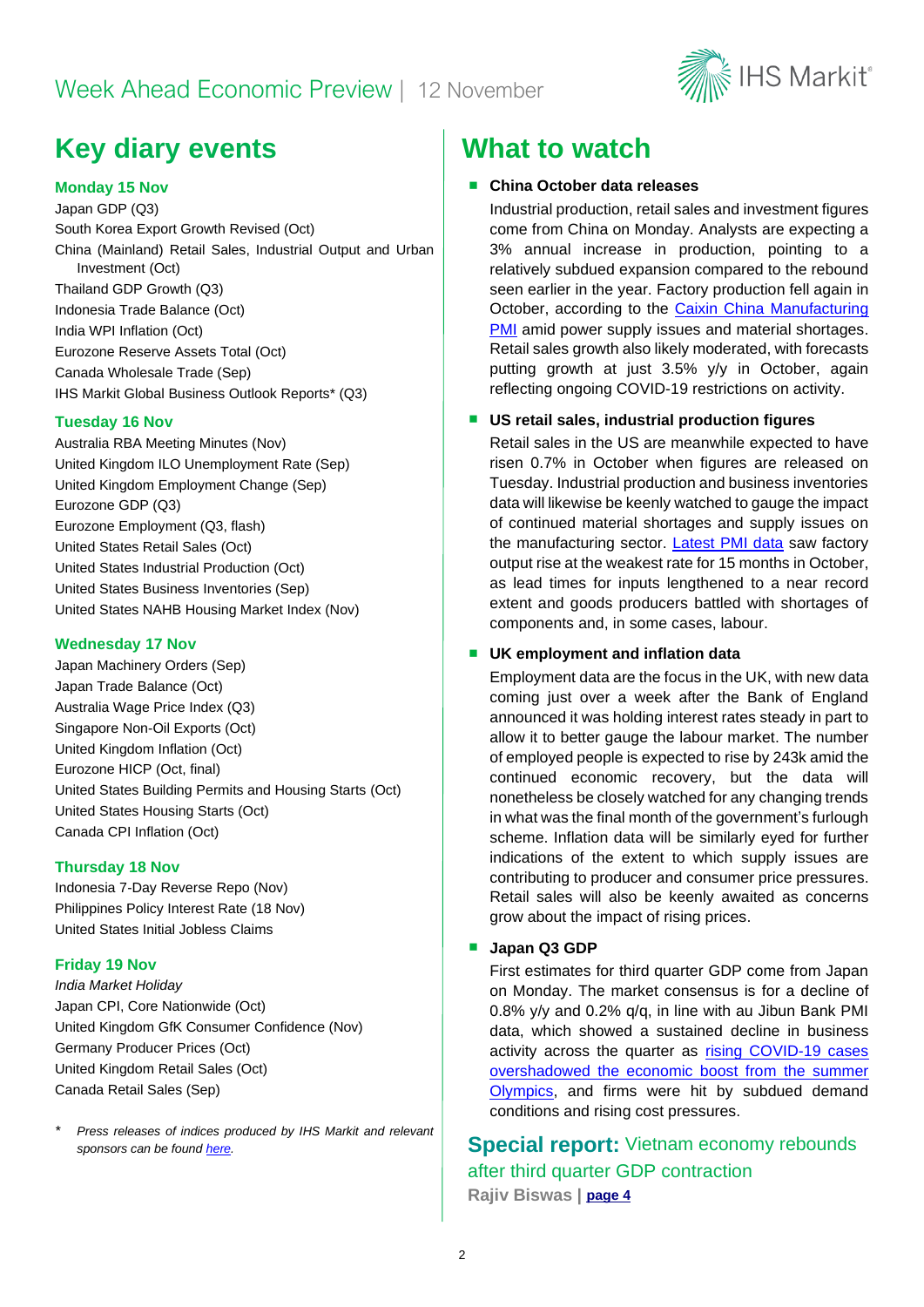

### **Recent PMI and economic analysis from IHS Markit**

| Global      | Global manufacturing growth slows and sentiment darkens amid record<br>supply delays, unprecedented price hikes and stalling trade | 02-Nov    | Chris Williamson     |
|-------------|------------------------------------------------------------------------------------------------------------------------------------|-----------|----------------------|
|             | Eurozone bucks trend of higher flash PMIs, but record price rises are<br>universal                                                 | 25-Oct    | Chris Williamson     |
|             | Economic growth stalls in Sub-Saharan Africa amid renewed lockdowns<br>and supply chain disruption                                 | $12$ -Oct | David Owen           |
|             | Monthly PMI Bulletin: October 2021                                                                                                 | 8-Oct     | Chris Williamson     |
|             | Global auto makers suffer record underperformance amid supply chain<br>delays                                                      | 7-Oct     | Chris Williamson     |
|             | Global manufacturing prices spike higher amid supply constraints, but<br>demand pressures show signs of easing                     | 4-Oct     | Chris Williamson     |
|             | Global manufacturing subdued by supply constraints, but pressures from<br>Delta wave show signs of easing                          | 1-Oct     | Chris Williamson     |
| US          | US equity investor sentiment lifts from lows in October but caution persists<br>amid concerns over policy and politics             | $12$ -Oct | Chris Williamson     |
|             | US sector data show economic growth slowing across consumer, tech<br>and financial sectors                                         | 5-Oct     | Jingyi Pan           |
| Europe      | Eurozone flash PMI sees shortages and COVID-19 push growth to six-<br>month low, and inflationary pressures to two-decade high     | 22-Oct    | Chris Williamson     |
|             | UK flash manufacturing PMI masks deteriorating production trend                                                                    | $22$ -Oct | Chris Williamson     |
|             | UK Flash PMI signals economy lifted by service sector, but manufacturing<br>falters and prices rise at record rate                 | 22-Oct    | Chris Williamson     |
|             | Semiconductor shortages continue to bite as European automotive<br>production contracts at substantial pace                        | 13-Oct    | Sian Jones           |
| <b>APAC</b> | Australia economy sees first expansion in four months, but higher demand<br>drives up prices                                       | $22$ -Oct | Jingyi Pan           |
|             | Three key economic takeaways from September's Asia Sector PMI                                                                      | 8-Oct     | Jingyi Pan           |
|             | Vietnam economy slump persists into September amid worsening supply<br>constraints                                                 | 1-Oct     | Jingyi Pan           |
|             | Rising COVID-19 cases and supply chain disruptions overshadow<br><b>Olympic Games boost</b>                                        | 20-Sep    | <b>Usamah Bhatti</b> |
| Commodities | Weekly Pricing Pulse: Lumber and freight markets at the head of the pack<br>as commodity prices decline                            | 3-Nov     | <b>Tal Dickstein</b> |

#### **For further information:**

For more information on our products, including economic forecasting and industry research, please visit the Solutions section of [www.ihsmarkit.com](http://www.ihsmarkit.com/)

For more information on our PMI business surveys, please visit [www.ihsmarkit.com/products/PMI](http://www.ihsmarkit.com/products/PMI)

[Click here](https://ihsmarkit.com/research-analysis/pmi.html) for more PMI and economic commentary

#### **Follow our latest updates on twitter at [@IHSMarkitPMI.](https://twitter.com/IHSMarkitPMI)**

The intellectual property rights to the report are owned by or licensed to IHS Markit. Any unauthorised use, including but not limited to copying, distributing, transmitting or otherwise of any data appearing is not permitted without IHS Markit's prior consent. IHS Markit shall not have any liability, duty or obligation for or relating to the content or information ("data") contained herein, any errors, inaccuracies, omissions or delays in the data, or for any actions taken in reliance thereon. In no event shall IHS Markit be liable for any special, incidental, or consequential damages, arising out of the use of the data.

Purchasing Managers' Index® and PMI® are either registered trade marks of Markit Economics Limited or licensed to Markit Economics Limited. IHS Markit is a registered trademark of IHS Markit Ltd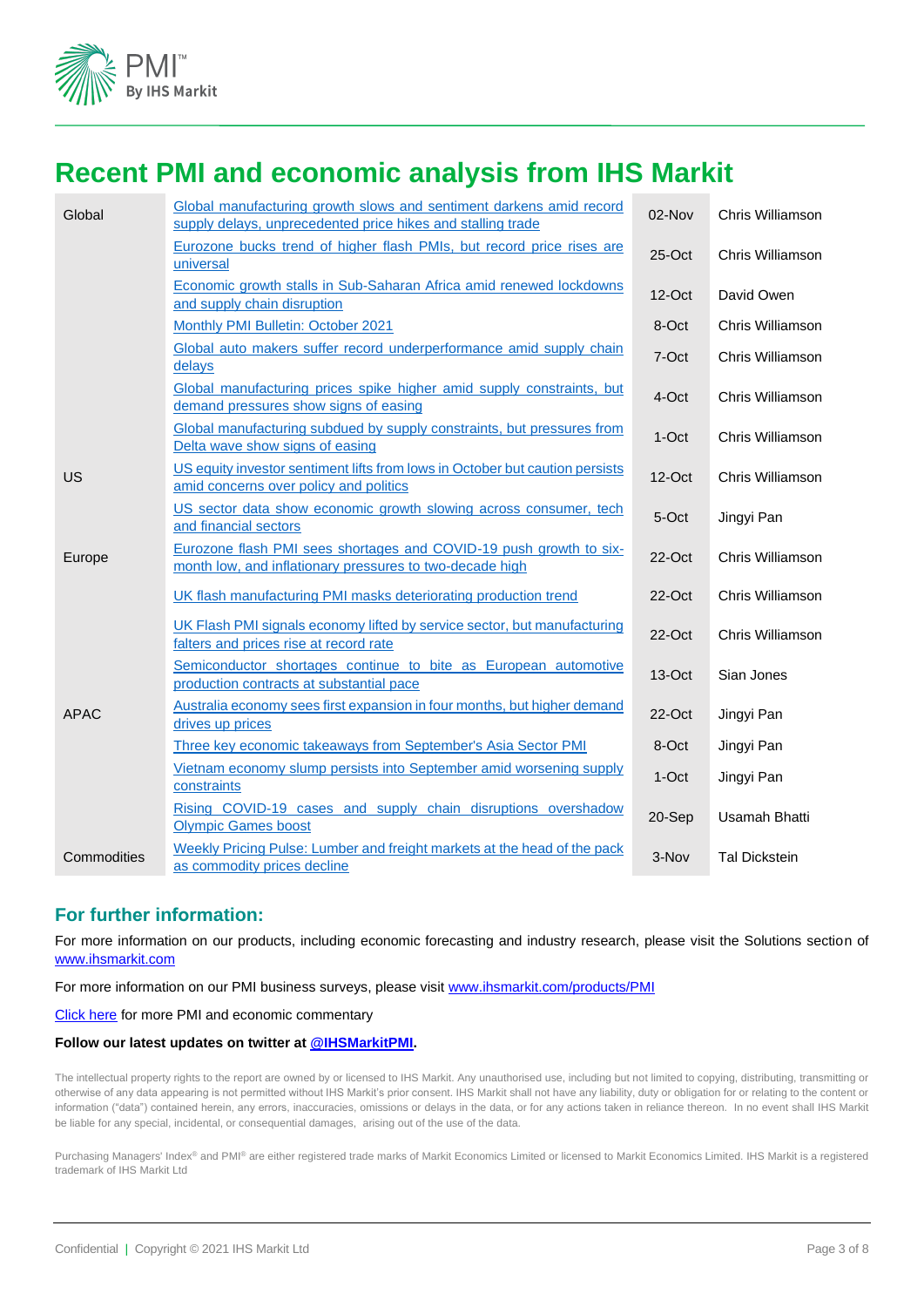

# <span id="page-3-0"></span>Special Focus

Vietnam economy rebounds after third quarter GDP contraction

#### **Rajiv Biswas**

**Asia Pacific Chief Economist, IHS Markit**  Email: [rajiv.biswas@ihsmarkit.com](mailto:rajiv.biswas@ihsmarkit.com)

*In 2020, Vietnam was one of the most resilient economies in the Asia-Pacific region to the shockwaves from the global COVID-19 pandemic, with very low numbers of COVID-19 cases throughout most of 2020. Economic growth was strong in the first half of 2021, with GDP in the second quarter of 2021 rising by 6.6% year-on-year. However, a severe COVID-19 Delta wave engulfed the nation in mid-2021, resulting in a sharp contraction in GDP growth in Q3 2021.*

*Latest economic data for Q4 2021 are showing signs of recovering economic momentum. The IHS Markit Vietnam Manufacturing PMI for October 2021 showed a strong rebound in the manufacturing sector. However, the economic recovery still faces headwinds due to a renewed upturn in daily new COVID-19 cases as well as continuing supply chain disruptions.*

#### **Vietnam's economy rebounds from COVID-19 Delta wave**

Prior to the COVID-19 pandemic, Vietnam had been one of the world's fastest growing emerging markets in the past decade, boosted by strong foreign direct investment inflows into its manufacturing sector. The pace of economic growth slightly exceeded 7% in both 2018 and 2019. Rapid growth of manufacturing exports and large new inflows of foreign direct investment have been important growth drivers for Vietnam, notably driven by rapid expansion in the textiles and electronics sectors. Total electronic and electrical manufacturing exports accounted for 33% of total merchandise exports in 2019, with textiles, clothing and footwear accounting for a further 19.4%.

Total foreign direct investment inflows reached USD 20.4 billion in 2019, up 6.7% year-on-year, driven by strong investment by multinationals in establishing new manufacturing production facilities in Vietnam. Samsung has been a key investor, with total foreign

direct investment into Vietnam of around USD 17 billion in the decade to 2018. Vietnam has become the biggest foreign production hub for Samsung Electronics, which booked USD 66 billion of sales in 2019 out of its Vietnamese operations, which was equivalent to around 25% of Vietnam's GDP. Around 50% of Samsung's smartphones and tablets are produced in Vietnam and exported globally. Samsung Vietnam has also built its largest R&D centre in Southeast Asia near Hanoi.

However, economic growth momentum moderated significantly in 2020, due to the impact of the COVID-19 pandemic. For calendar 2020, the Vietnamese economy still recorded positive growth of 2.9% y/y, compared with a 7.1% GDP growth rate in calendar 2019. Despite the moderation in growth momentum, Vietnam was one of the very few industrial economies in the Asia-Pacific region that achieved economic expansion in 2020, as the world economy slumped into a recession. Disbursed FDI remained resilient in 2020 despite the pandemic, at around USD 20 billion, down only 2% on 2019. However, FDI commitments fell more sharply, by 25% y/y, to USD 28.5 billion.

#### **Vietnam GDP growth**



With the domestic pandemic having remained contained, economic growth momentum strengthened in the first half of 2021. GDP growth in the second quarter of 2021 rose by 6.6% y/y, improving on the 4.65% y/y growth recorded in the first quarter of 2021. A key driver of economic growth momentum was the rapid growth of exports, which rose be 28.4% y/y in the first half of 2021. The strong performance of industrial exports also boosted the industrial sector, with industrial production up 9.3% y/y in the first half of 2021. FDI inflows in the first half of 2021 remained resilient, at USD 9.2 billion, up 6.8% y/y.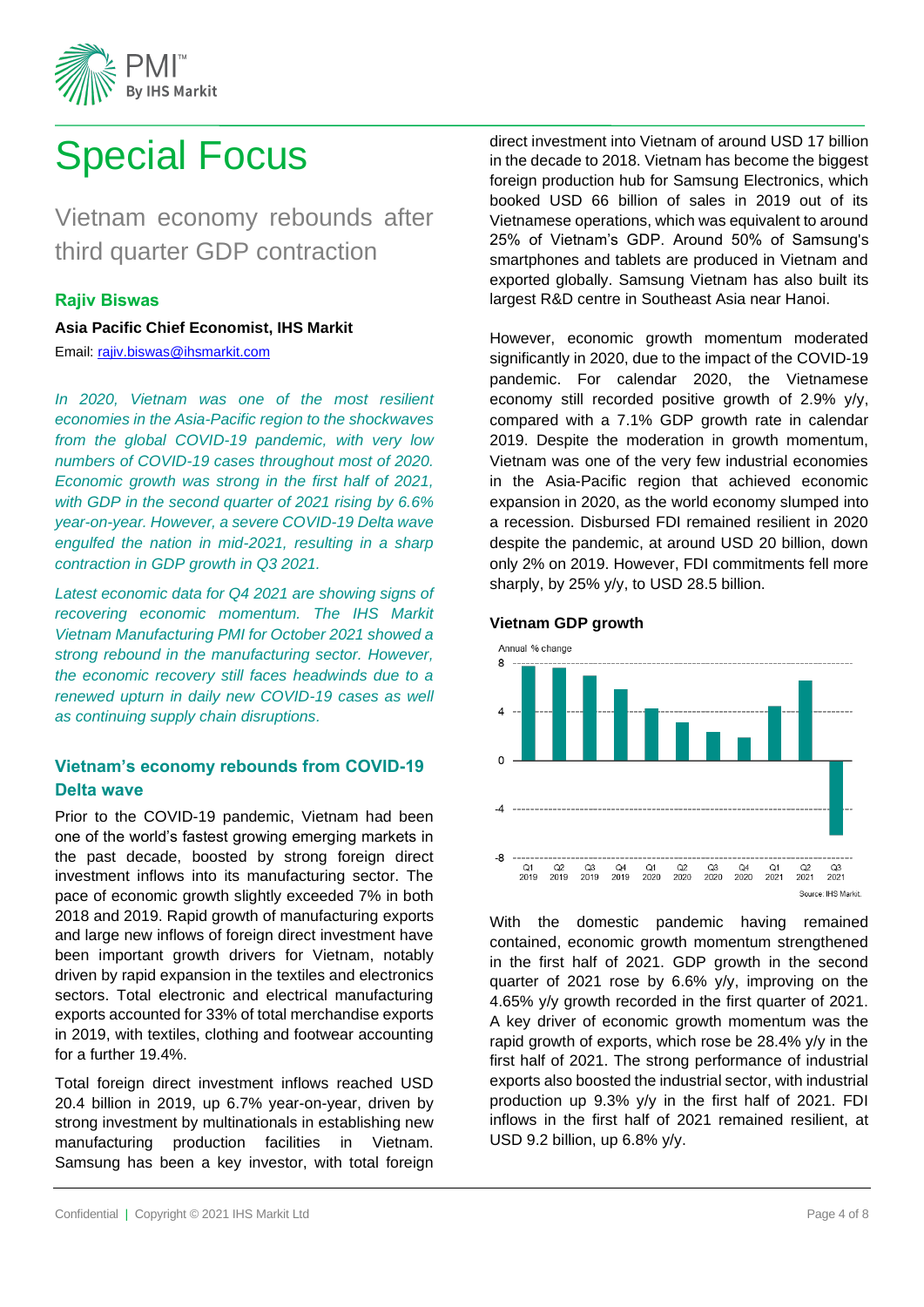

### **Covid wave triggers widespread manufacturing supply chain disruption**

However, with the highly transmissible Delta strain of COVID-19 having spread rapidly throughout Southeast Asia in mid-2021, a severe new Covid Delta wave hit Vietnam in Q3 2021. As a result of the rising pandemic wave, the government authorities put in place strict lockdown restrictions for many provinces. Ho Chi Minh City, a key commercial hub, faced very severe restrictive measures for a wide range of activities, including on public transport and public gatherings, as well as non-essential business activities.

Consequently, Vietnam's GDP contracted by 6.17% y/y in Q3 2021, with consumer spending, construction activity and manufacturing production hit severely by the lockdown measures.

This led to a sharp decline in business conditions for manufacturers during June and July. The IHS Markit Vietnam Manufacturing Purchasing Managers' Index (PMI) plummeted from 53.1 in May to 44.1 in June, showing the most severe deterioration in business conditions for over a year and ending a six-month period of growth. Although the July PMI reading edged up to 45.1, this remained well below the 50.0 mark signaling neutral business conditions, indicating continuing contraction in the manufacturing sector. By September, the headline PMI had fallen further, to 40.2.

#### **Vietnam manufacturing PMI**



However, as daily new COVID-19 cases started to decline during the second half of September and early October, easing lockdown restrictions allowed the reopening of many factories, resulting in a sharp rebound in the IHS Markit Vietnam Manufacturing PMI to 52.1 in October.

During Q3 2021, severe disruption to supply chains were noted by firms in the PMI survey results, with the extent of delivery delays reaching the highest level since the survey began more than a decade ago. Companies linked longer lead times to difficulties with transportation both domestically and internationally due to the pandemic, as well as raw material shortages. Manufacturers were also faced with surging input costs. The rate of input price inflation accelerated to the fastest since April 2011. Input costs increased at the fastest pace since April 2011 and at one of the sharpest rates in the survey's history. Higher freight charges were widely reported, adding to the inflationary pressures caused by raw material shortages. Higher costs for raw materials such as iron and steel, products imported from China and freight charges were all reported by firms.

Shortages of labour also contributed to rising backlogs of work, as migrant workers returned to their home provinces and towns during the protracted lockdowns and widespread factory closures.

Issues around staffing levels remained despite the wider return to growth. Employment continued to fall markedly in October, with a number of firms indicating that some of their staff members had returned to their hometowns during the latest wave of the pandemic and had yet to come back to their place of work.

#### Vietnam manufacturing PMI supplier delivery times



The impact of factory closures related to the pandemic has become increasingly widespread during July and August. Over 100 seafood processing factories were closed in southern Vietnam during periods in August, while over one-third of textiles and garments factories in Vietnam are also reported to have been temporarily closed in August and September due to the pandemic.

Samsung Electronics has reported that in Vietnam, which is a key electronics manufacturing hub for the firm, there were production disruptions in certain places due to lockdowns that affected operations. However, the firm managed to mitigate the disruptions by shifting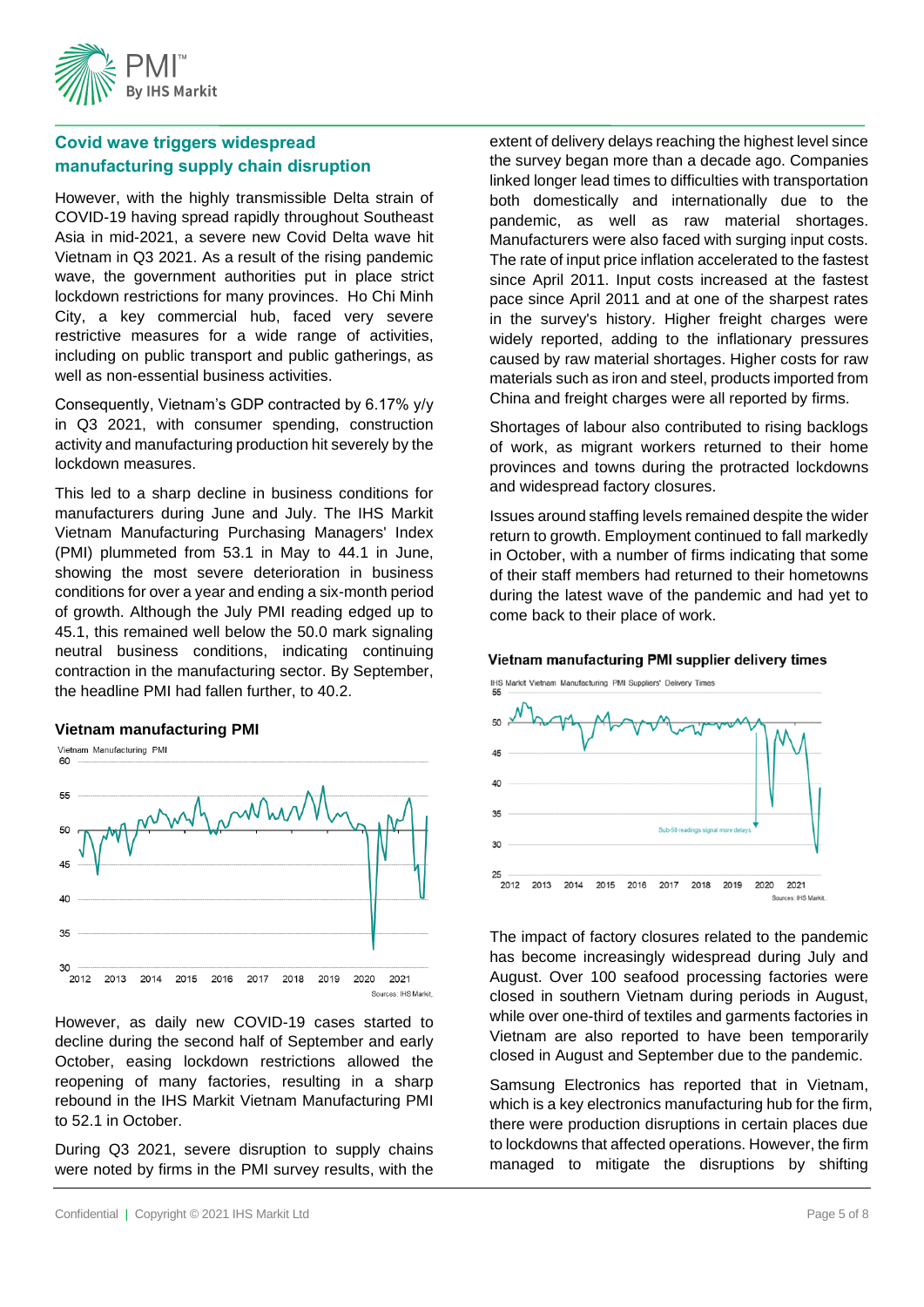

production to other parts of their global manufacturing supply chain.

Toyota announced an estimated 40% drop in global auto production in September due to the impact of global semiconductors shortages as well as disruption to supply chains in Southeast Asian manufacturing hubs, including Vietnam. Toyota temporarily halted several auto assembly lines in Japan for periods during July and August due to disruptions to supply of auto parts from Vietnam.

The COVID-19 pandemic, lockdown measures and temporary company closures were all mentioned by firms as factors leading to sharp reductions in both output and new orders during Q3 2021.

In August, total merchandise exports fell by 2.3% month-on-month (m/m), as the impact of factory closures due to the escalating pandemic began to impact more significantly upon manufacturing production. The decline in August exports was heavily impacted by a 15% m/m decline in exports of textiles and garments and a 40% m/m decline in exports of footwear, due to widespread factory closures. Exports of wood products fell by 39% m/m, while exports of fisheries products fell by 30% m/m.

Nevertheless, due to the strength of Vietnamese exports during the first half of 2021, total Vietnamese merchandise exports for the first eight months of 2021 were still up by 21.8% y/y, according to Vietnam Customs data. Exports to the US were buoyant, rising by 31.8% y/y, while exports to China also rose strongly, by 22.3% y/y. Exports to the EU rose by 14% y/y during the same period.

Although Vietnam's merchandise exports have been very resilient in 2020 and in the first eight months of 2021, exports of tourism services have collapsed since March 2020 due to the impact of international travel bans, including Vietnam's own ban on international travel. Prior to the pandemic, the tourism economy had been growing strongly in recent years, with international tourist visits to Vietnam in 2019 having reached 18 million trips, up 16% y/y. The protracted disruption of international tourism has hit Vietnam's service sector exports badly in 2020-21. The impact on the overall tourism economy had been mitigated by the significant contribution of domestic tourism to the overall industry, while the domestic pandemic remained contained. However, with the severe Covid Delta wave resulting in intensifying lockdown restrictions since mid-2021, domestic tourism activity has also been badly hit.

#### **Vietnam's vaccine rollout**

The Vietnam's COVID-19 vaccine rollout program lagged significantly behind the rate of vaccination progress in many OECD nations as well as in most other APAC emerging markets during the first half of 2021. Even by late August 2021, the first dose vaccination rate for Vietnam had only reached 15% of the total population, compared with 80% in Singapore, 56% in Malaysia and 50% in Japan. The fully vaccinated share of the Vietnamese population was still extremely low by late August 2021, at only 3%.

However, the pace of vaccination rollout has risen very rapidly in September and October, with the first dose vaccination rate rising to 63% by 8th November, while the fully vaccinated share of the population has risen to 31%. Nevertheless, with the fully vaccinated share of the total population still at around only one-third, Vietnam still remains vulnerable to escalating new COVID-19 transmission, which could result in renewed lockdown measures.

#### **ASEAN COVID-19 vaccination rates**



#### **Medium term growth drivers**

The economic impact of the pandemic is expected to recede during 2022 as vaccination rollout becomes more widespread across the population of Vietnam. An additional new favorable factor is the development of tablets by Pfizer and Merck to treat those patients who become COVID-19 positive and are vulnerable to severe illness. The combination of increasing vaccination rollout and having supplies of these new tablets are expected to help to contain the pandemic during 2022.

Over the medium-term outlook for the next five years, a number of key drivers are expected to continue to make Vietnam one of the fastest growing emerging markets in the Asian region.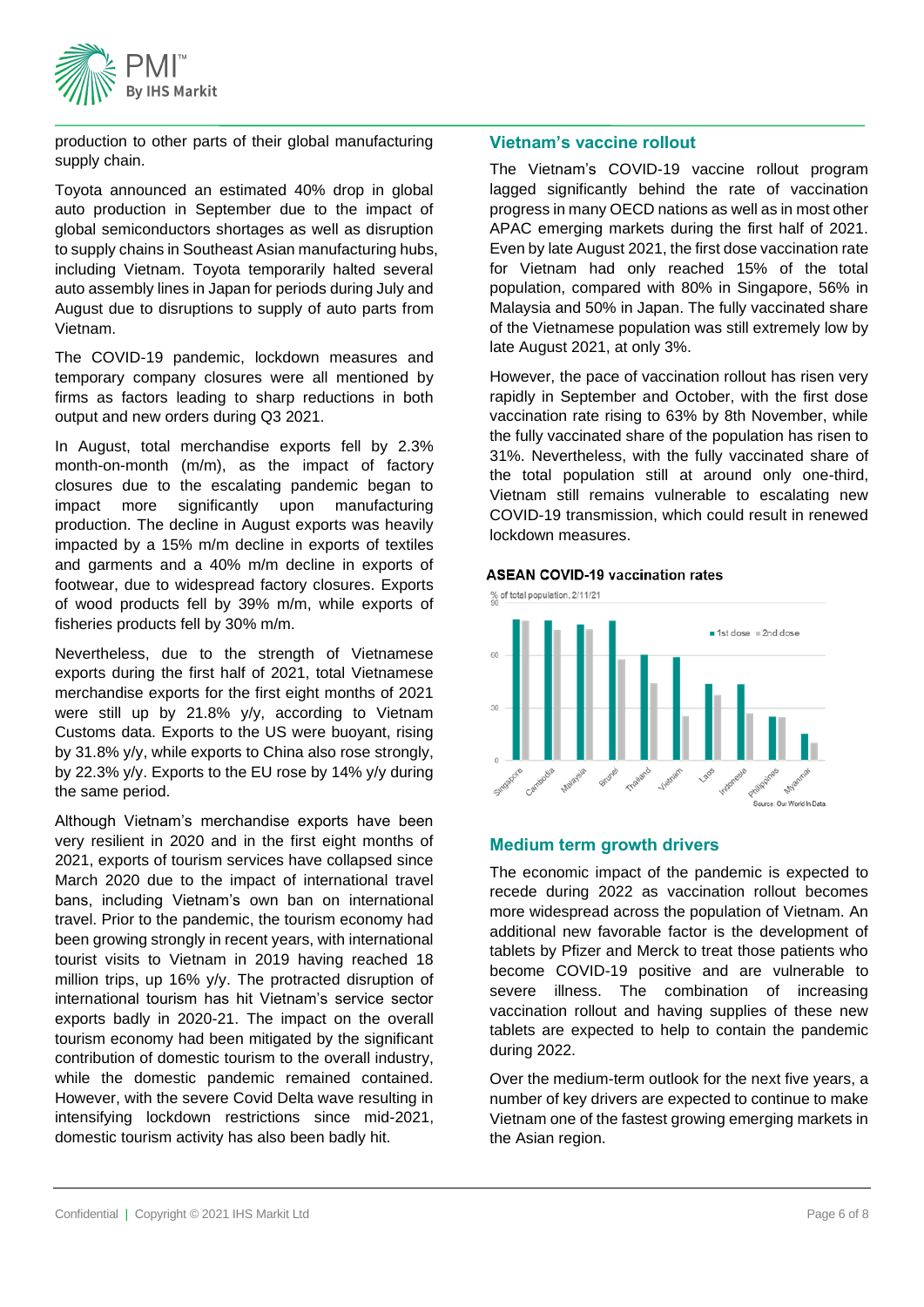

Firstly, Vietnam will continue to benefit from its relatively lower manufacturing wage costs relative to coastal Chinese provinces, where manufacturing wages have been rising rapidly over the past decade.

Secondly, Vietnam has a relatively large, well-educated labor force compared to many other regional competitors in Southeast Asia, making it an attractive hub for manufacturing production by multinationals.

Third, rapid growth in capital expenditure is expected, reflecting continued strong foreign direct investment by foreign multinationals as well as domestic infrastructure spending. For example, the Vietnamese government has estimated that USD 133 billion of new power infrastructure spending is required by 2030, including USD 96 billion for power plants and USD 37 billion to expand the power grid.

Fourth, Vietnam is benefiting from the fallout of the US-China trade war, as higher US tariffs on a wide range of Chinese exports have driven manufacturers to switch production of manufacturing exports away from China towards alternative manufacturing hubs in Asia.

Fifth, many multinationals have been diversifying their manufacturing supply chains during the past decade to reduce vulnerability to supply disruptions and geopolitical events. This trend has been further reinforced by the COVID-19 pandemic, as protracted supply disruptions from China during February and March 2020 created turmoil in global supply chains for many industries, including autos and electronics.

For example, the Japanese government has introduced a subsidy program in 2020 for Japanese companies to help reduce supply chain vulnerability by relocating production out of China either back to Japan or to certain other designated nations. The Japanese government has allocated an estimated 220 billion yen for the supply chain reshoring program in Japan's supplementary budget for the 2020 fiscal year, equivalent to around USD 2.1 billion. An additional 23.5 billion yen were allocated for supply chain diversification to other selected countries, which includes ASEAN, India and Bangladesh. Vietnam has been one of the preferred destinations for Japanese firms choosing to shift their production to the ASEAN region in the first round of subsidy allocations announced by the Japanese government.

#### **Free trade agreements**

Vietnam is also set to benefit from its growing network of free trade agreements. As a member of the ASEAN grouping of nations, Vietnam already has benefited considerably from the ASEAN Free Trade Agreement (AFTA), which has substantially removed tariffs on trade between ASEAN member countries since 2010. ASEAN also has a network of free trade agreements with other major Asia-Pacific economies, most notably the China-ASEAN Free Trade Area which entered into force in 2010. This network of free trade agreements has helped to strengthen Vietnam's competitiveness as a low-cost manufacturing export hub.

The EVFTA is a key new free trade agreement that will boost Vietnam's exports and foreign direct investment inflows. The EVFTA is an important boost to Vietnam's export sector, with 99% of bilateral tariffs scheduled to be eliminated over the next seven years, as well as significant reduction of non-tariff trade barriers. For Vietnam, 71% of duties were removed when the EVFTA took effect on 1st August 2020. Vietnam's exports to the EU rose by 14% y/y in the first eight months of 2021. The scope of the EVFTA is wide-ranging, including trade in services, government procurement and investment flows. An EU-Vietnam Investment Protection Agreement has also been signed which will help to strengthen EU foreign direct investment into Vietnam when it is implemented.

Vietnam will also benefit from the Regional Comprehensive Economic Partnership (RCEP) free trade agreement, which will be implemented from 1st January 2022. The fifteen RCEP countries are the ASEAN ten nations, plus China, Japan, South Korea, Australia and New Zealand. Vietnam has already ratified the RCEP agreement and will therefore benefit immediately from the date of RCEP implementation. The RCEP agreement covers a wide range of areas, including trade in goods and services, investment, ecommerce, intellectual property and government procurement.

#### **US bilateral trade frictions**

The U.S. deficit for trade in goods with Vietnam reached USD 55.8 billion in 2019, with the deficit widening by 41.2% compared to 2018. This was slightly mitigated by the USD 1.2 billion surplus in favor of the US for trade in services, but still left the overall bilateral trade deficit at USD 54.5 billion in 2019.

In 2020, the US trade deficit with Vietnam for trade in goods further widened, reaching USD 69.7 billion.

Reflecting the persistent large bilateral trade surplus that Vietnam has with the US, the Office of the US Trade Representative (USTR) announced on 2nd October 2020 that the US government has launched an official